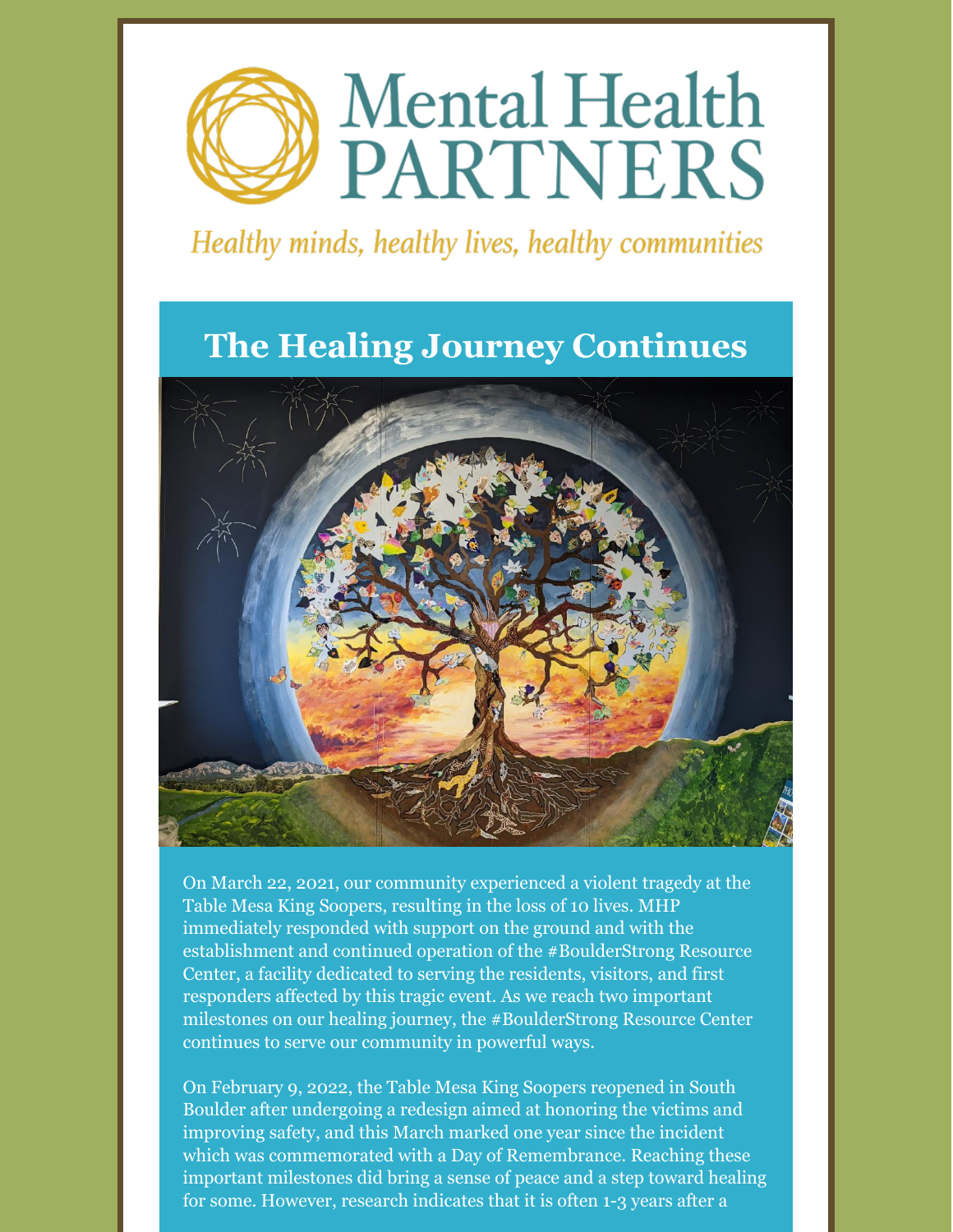traumatic event when many individuals impacted begin to seek support to process the trauma. It is perhaps more important than ever that the #BoulderStrong Resource Center is here to serve our community.

The Center's trained professionals understand that people process grief and trauma differently. The goal is to find the right pathways to assist everyone's unique healing journey. This will be a long journey as we all heal together, yet our community is strong—and Boulder Strong is here for you.

With Gratitude, The MHP Team

To learn more about the #BoulderStrong Resource Center and its impact, please see the following:

[Longmont](https://bit.ly/3LPcAgK) Leader with Julie Ratinoff

9News with Kristina [Schostak](https://bit.ly/36X9wAH)

## **Get Connected: Mental Health Partners Outreach**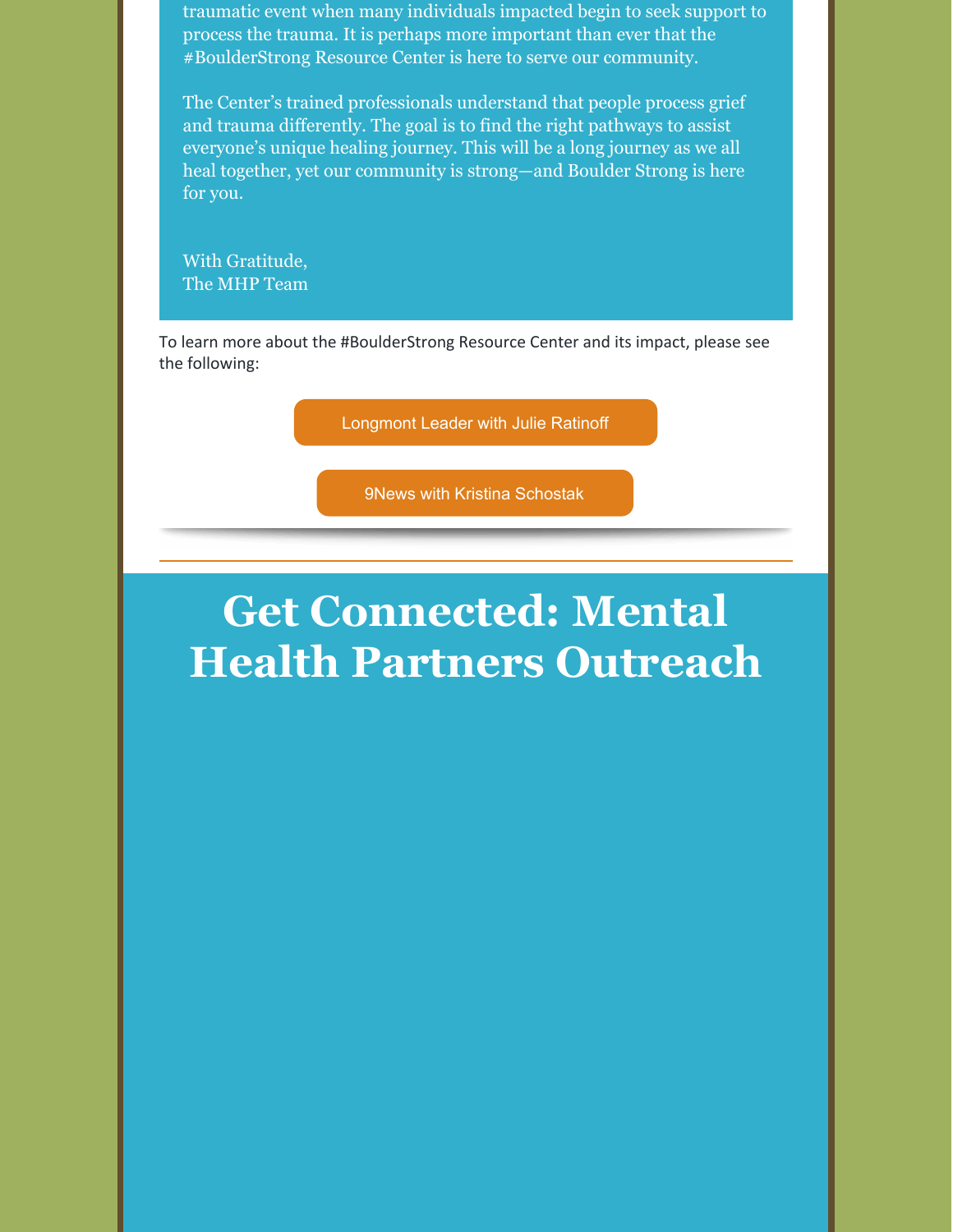

# **Need** a hand after the MARSHALL FIRE?

# We can help.

Earlier this year, MHP was awarded the Crisis Counseling Program (CCP) grant, providing the means for immediate support to our community in response to the Marshall Fire. The CCP team serves as a group of non-clinical, supportive outreach workers who have the following primary goals:

- 1. Provide a supportive environment that develops companionship, comfort, hope, and resiliency;
- 2. Assist community members in navigating available resources for behavioral health, physical health, housing, food, caregiving, and other support;
- 3. Provide education on coping strategies to reduce stress, anxiety, and other mental health issues that have resulted from or been exacerbated by the Marshall Fire; and,
- 4. Connect community members with referrals or information about agencies, resources, and other sources of support.

Connect with the Outreach Team

Call the [Warm](tel:3035450852) Line

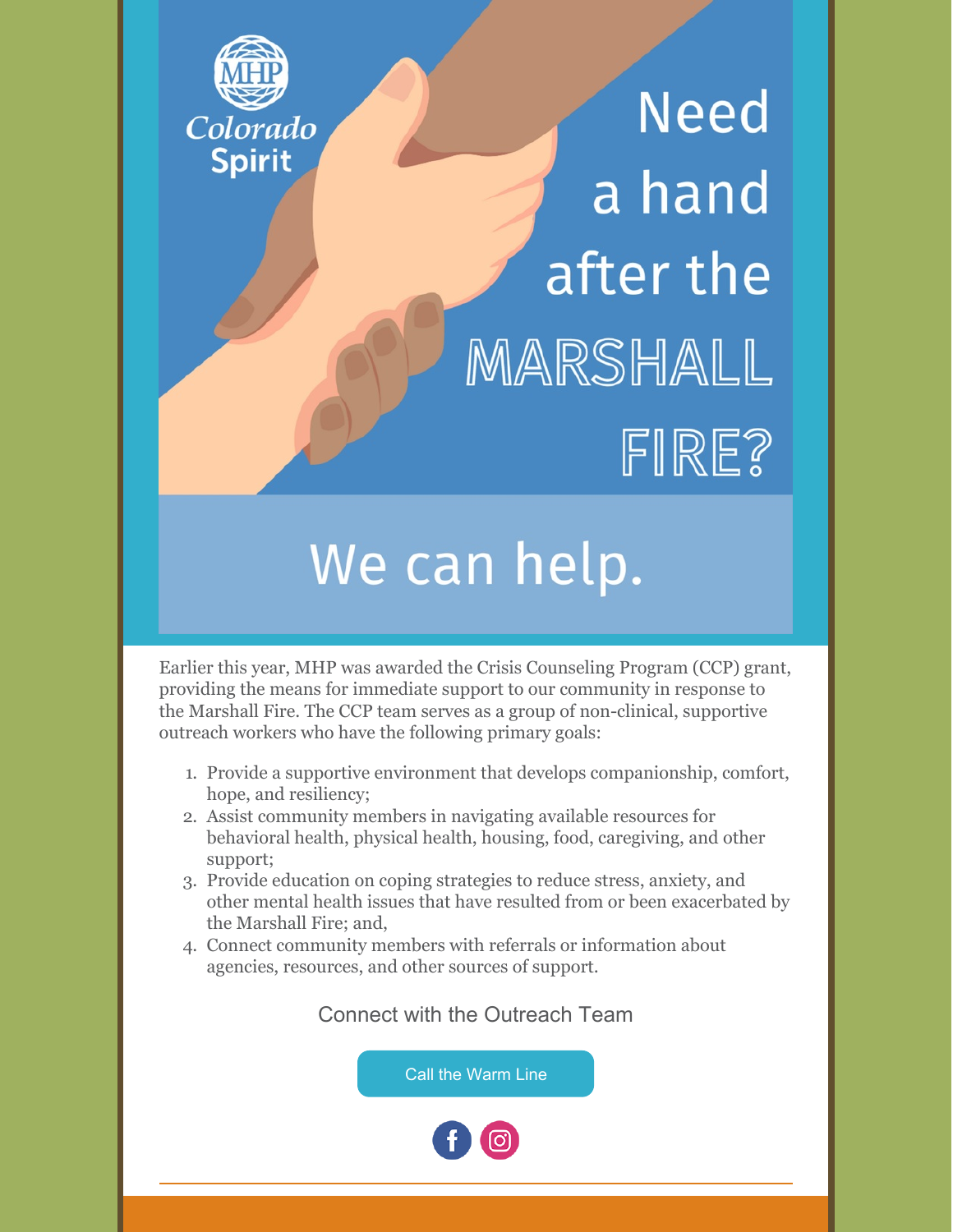#### **Send a Kid to Camp!**



Summer camps promote social skills, activity and movement, and overall wellness for our clients. They also provide respite and wellness for caretakers. However, many local summer camps are not accessible to clients—especially youngsters and families—due to registration and enrollment costs. You can help! Help send a kid to camp this summer through a donation to our "Send a Kid to Camp" program. To donate, please click on the button below.

Questions? Contact Community Relations and Philanthropy at (303) 443-8500 or email philanthropy@mhpcolorado.org.

[Donate!](https://www.mhpcolorado.org/donate-today/) Send a Kid to Camp!

#### **The Canine Classic**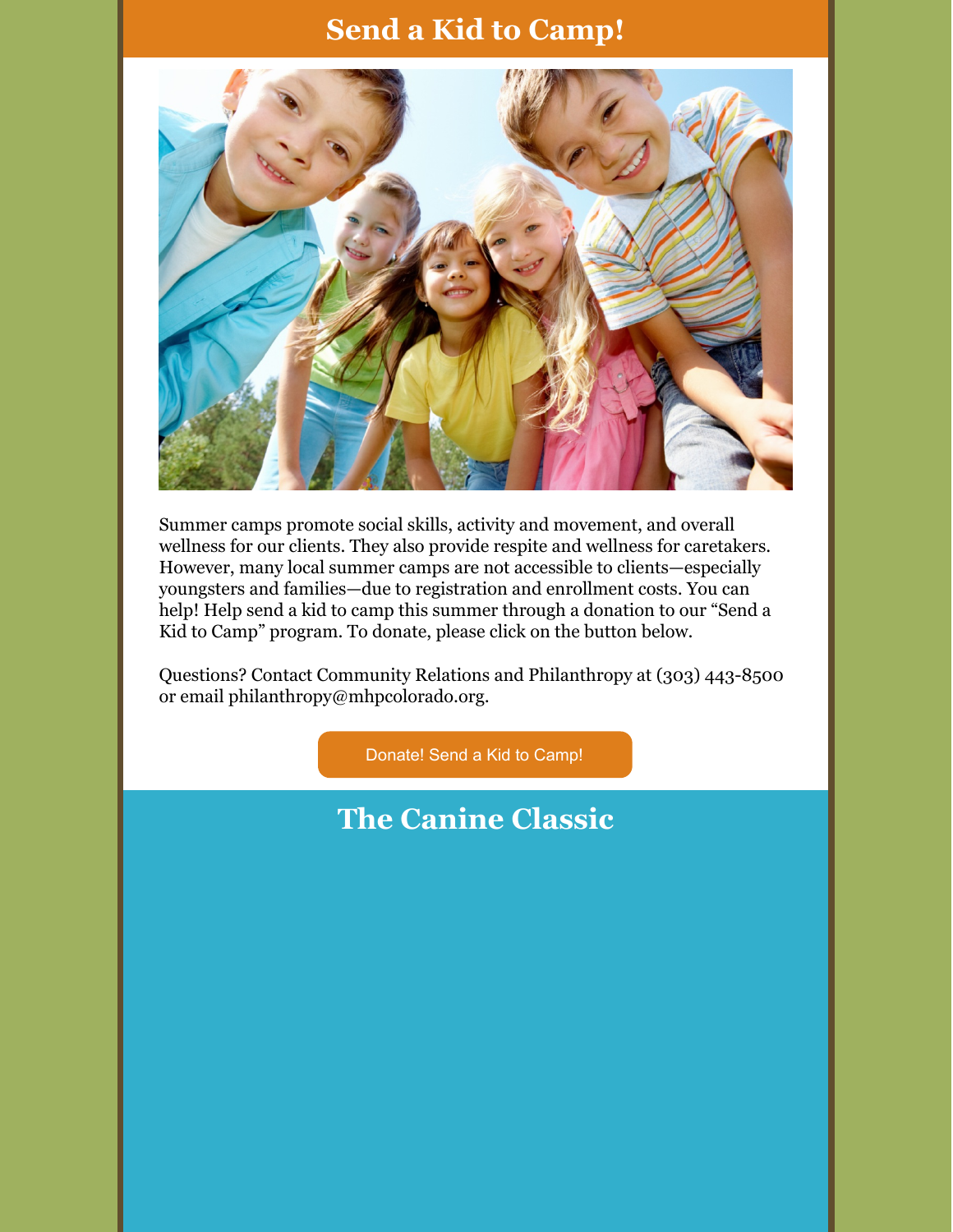

Grab your running shoes and [four-legged](https://movingtoendsexualassault.org/) running partners! *Moving to End Sexual Assault* (MESA) is proud to present their annual Canine Classic 5K, a do-ityourself run/walk fundraiser occurring the week of April 23– April 30. Complete your 5K and then celebrate your involvement in this event with an after party on Saturday, April 30 entitled Fievel's Follies (named in honor of MESA's Facility Dog, Fievel), held at 1455 Dixon Avenue in Lafayette from 10am-1:00pm. Fievel's Follies is family- and dogfriendly and will feature a variety of vendors specifically catering to animal lovers (including dog treats, dog massage, pet photography, and more)! Sponsored by *[Elevations](https://www.elevationscu.com/) Credit Union*, proceeds from The Canine Classic will benefit MESA, a not-forprofit program of MHP that has been serving as the sexual violence resource center for the Boulder County community since 1972.

[Register](https://thecanineclassic.com/) Here!

# **Spotlight on a Peer Support Specialist - Finn Thye**

"Hi there. I'm Finn, the Peer Support Specialist with MHP's Broomfield Anxiety Intensive Outpatient Program (IOP). Being a Peer means I get to put my 30 years of experience at the service of people who struggle with similar symptoms to the ones I navigate. You see, my 30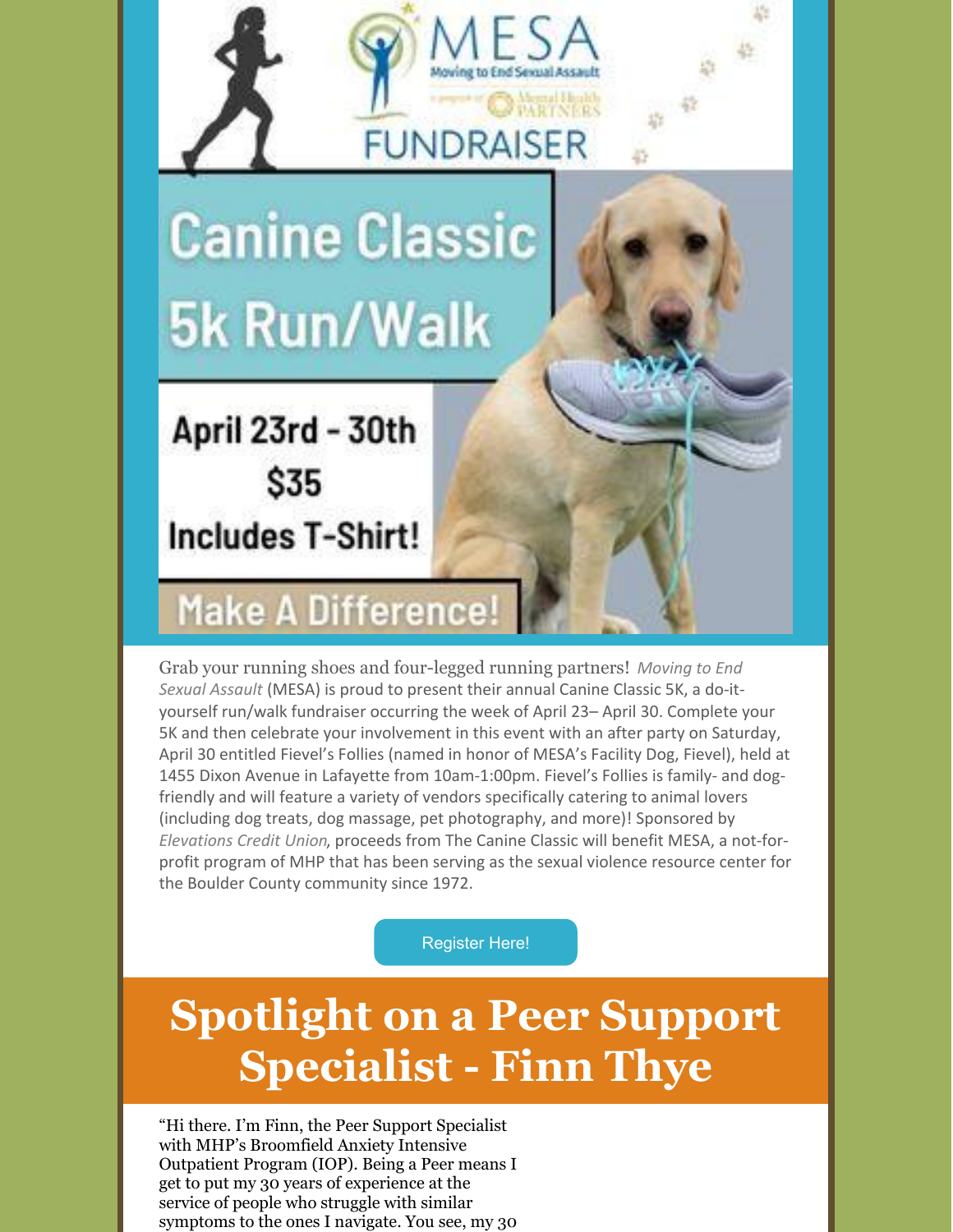years of experience are not as the clinician, but as the client. I have living experience that has merited multiple Serious Mental Illness diagnoses which have been compounded by severe substance use disorder. After using daily for 20 years, I have been clean for 18 months. I earned a Master's Degree in Linguistics and Cognitive Science, I was adopted as a linguist with the Northern Arapaho Nation, and I'm happily married with two young daughters.

How do I do it? Through the tools Mental Health Partners has given me, teaching me to stand. Standardized care like I got through very large insurance and medical service providers just



didn't work in my case – so I fought them for a year to get permission to come to MHP. I did that because MHP doctors and clinicians custom-design treatment and listen to my own wisdom around my condition. It is a great relief to have found a care team who really values my insight on my own experience, just as it is truly a deep blessing to have found a work environment here at MHP where I get to be fully myself. All the experiences I have been ashamed of and tried to hide throughout my life, those have become my richest sources of healing for the anxiety-ridden and suicidal teenagers and adults with whom I work in the IOP.

To my amazement, I was nominated and selected for the National Council for Mental Wellbeing's first CCBHC Lived Experience Advisory Council, a national board of 6 peers advising Medicaid on standards for outstanding Certified Community Behavioral Health Clinics. I believe strongly in vulnerability as a form of protest to erode stigma, so I am very happy to speak for those who share my galaxy of traits and symptoms. I will stand up as proudly as I can for those of us who have historically gone unheard, grateful as I am for the help MHP has given me to stand."

### **National Child Traumatic Stress Network**



The National Child Traumatic Stress Network (NCTSN) is on a mission to raise the standard of care and improve access to services for traumatized children,